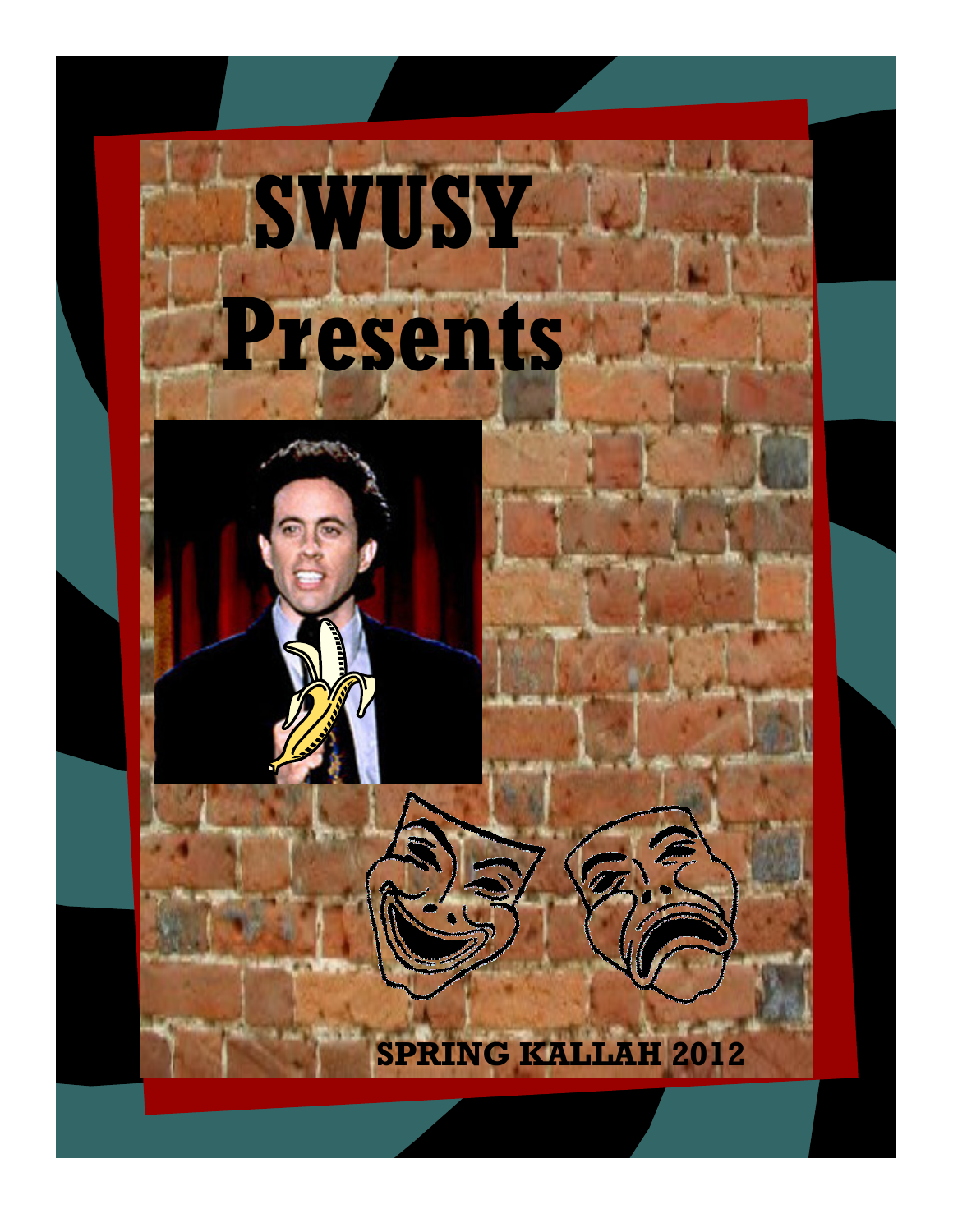## L

Noam Galai, an Israeli photographer, has launched to international acclaim, even in Iran, one of Israel's most noted enemies. Noam Galai is primarily a sports photographer for the NBA, and his work includes shooting at the NBA All-Star game in Dallas a few years ago.

 "I'm not sure what gave me the inspiration," Galai said in our interview. "As a kid, I used to do a lot of art, mainly drawing and painting. I also liked taking pictures with a very simple camera (plastic point and shoot film camera), mostly on holidays and trips, mostly just to document it for myself and have some memories from those events. I started taking it seriously around age 16 to 17, and started shooting professionally when I was 20, while in the army."

 What launched Galai to fame came from a photo Galai took of himself mid-scream. Galai posted his photo to a social networking site, but Galai did not foresee the immense popularity of his photo. It began when South American art books asked his permission to put the photo in their publications.

 Later, other publishing companies started publishing copies of the photo without proper rights. People then took much of the negative space and replaced it their own unique additions. Eventually, the scream reached the streets of Iran. As Iranian discontent, and more recently the Egyptian uprisings, prompted graffiti and other art, they used Galai's scream to express their own desire to break away from their oppression.

 "It was weird to see that my face is being used in places like this, but it was also very cool. They chose my face because it worked well for what they wanted to express - the fact that I am Israeli should not change that fact, and I am sure the people who used it never knew that this face belongs to an Israeli guy," Galai commented. Now Galai's portfolio is managed and protected by copyright laws so nobody can use it illegally. The black and white photo can be found online, though, if simply typed into a search engine.

by Allex Hamilton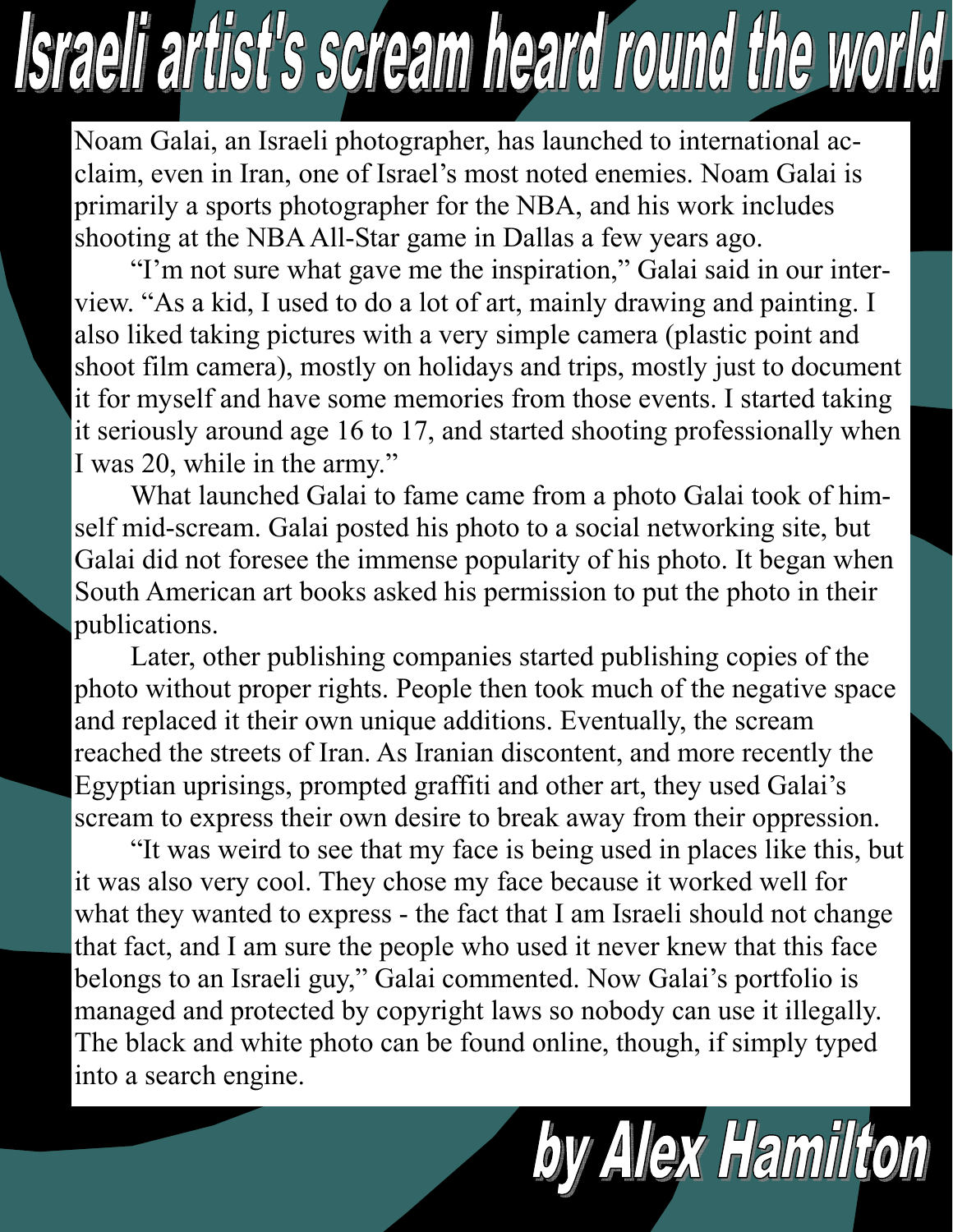## I) VEELINERS

- FC "Don't presume that I'm literate" AP, IT, SW, JD, YG, AE
- JA "I'm more of a dirty math person" FC
- FC "No! Not the gumdrop buttons!" GK, LZ
- GK "Fireworks in the bathroom of a Hillel" FC
- AP "Oh my. I've just soiled myself." REB, NB, GK
- JA "What time is it and where the h\*ll are we?" SC, DC, EH, BE
- DC "Look at my luggage Tetris" BE, EH, JA, SC
- FC "Starfish or cup?" JP, AP, IT
- NB "I'm gonna pee all over that toilet" AP, DC
- NB "Bunny , magic bunny, tentacle bunny, MOOSE" JR, NF
- AP "And now I have scoliosis..." NB, GK



FC "I love children's motrin. That's all I drank when I was two." AP

BZ "Teach me how to dookie" AP, RS, NB

TV "Scoop dunk squeeze slap" SC, NB, AP, JP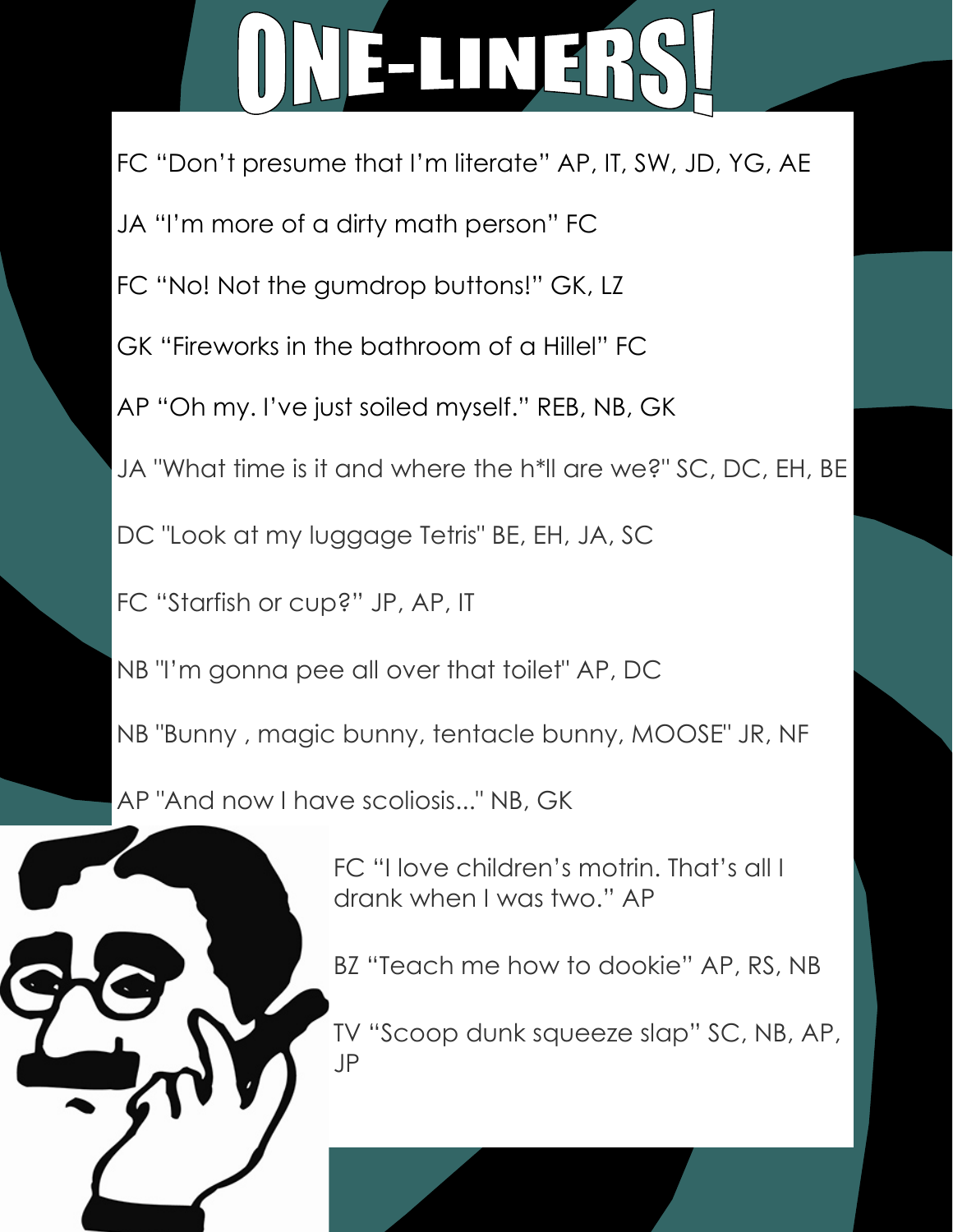\*The rate of Jewish intermarriage is a serious problem. Scientists estimate that unless something can be done to stop intermarriage, in 100 years, the Jewish people will be reduced to a race of gorgeous blondes.\*





"It is easy to tell the difference between Jews and Gentiles. After the show, all the gentiles are saying 'Have a drink? Want a drink? Let's have a drink!' While all the Jews are saying 'Have you eaten yet? Want a piece of cake? Let's have some cake!'"- Jackie Mason

"A lot of people are getting into religious fiction these days, reading things like the Da Vinci Code and the Bibile.. I know, I know, the Da Vinci Code might be real. So, I'm Jewish, but I'm not uber-Jewish. Like I will use German to describe my Jewishness." —Myq Kaplan

"My sister is getting married, and she and her fiancé are taking each other's last names. So she'll be Susan Silverman-Abramowitz. Or, ya know, Jews." — Sarah Silverman

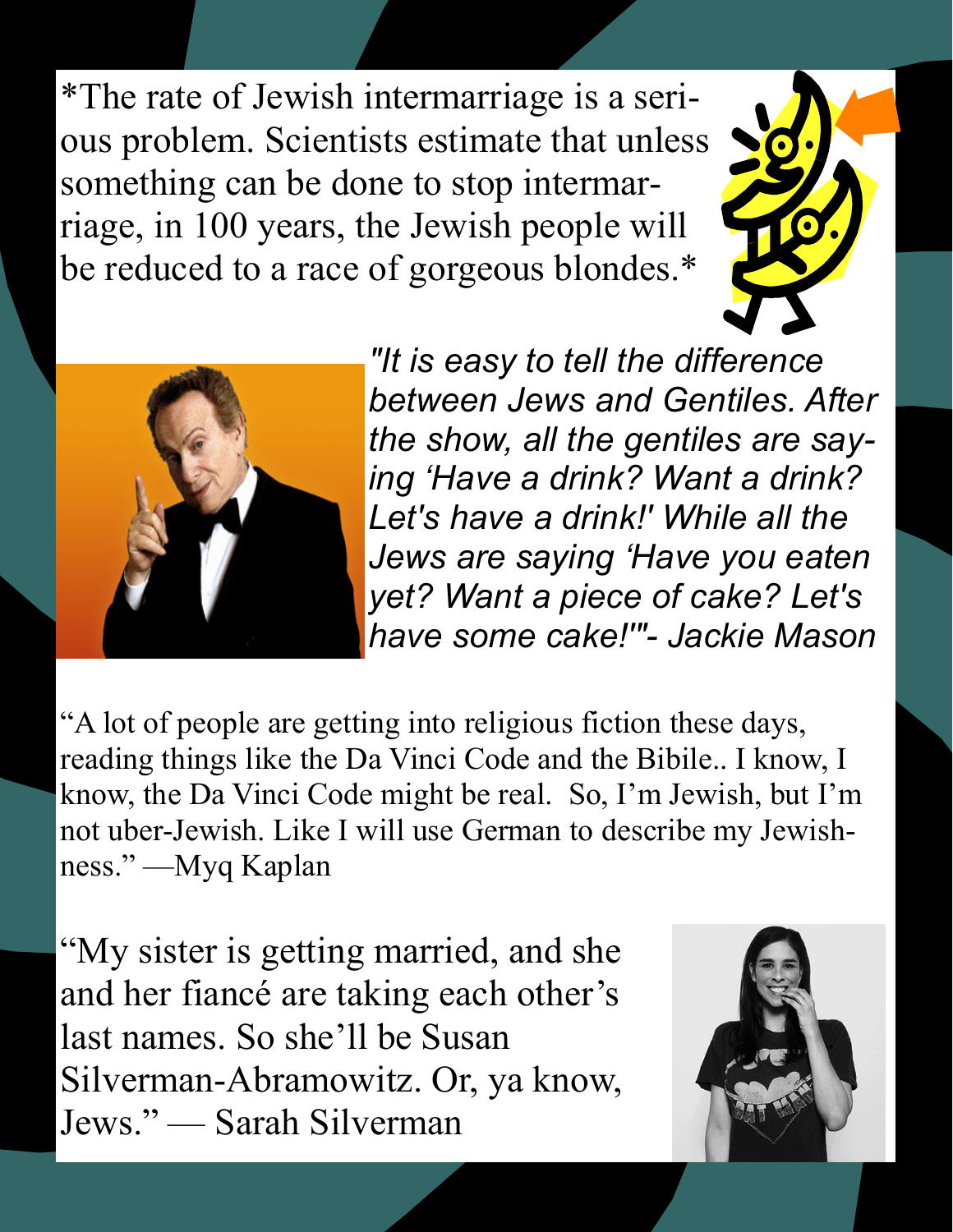



## Across:

1. Eagle Eye Cherry

4. The theme of the convention is Jewish

\_\_\_\_\_\_\_ (Hint: In England it is spelled with a u)

5. Put on your Yarmulkah, Here comes Chanukah. So much Funnakah to celebrate Cha-wanted to \_\_\_\_\_\_\_\_\_\_ nukah!

6. Location of SWUSY Regionals 2012.

7. Moe, Larry, and Curly are good at slapstick comedy.

11. Mel was not in Braveheart or What Women Want but he is Jewish

## Down:

2. The answer to any good joke.

3. This kind of comedy is made up right on the spot.

8. What the Rabbi want to do to Ana after she brought unkosher food to temple? He

9. Big Jewish joke of the century. The center of all Jewish Holidays have two steps. They tried to kill us. Let's \_\_\_\_

10. I'm \_\_\_\_\_\_\_\_\_\_ and I know it